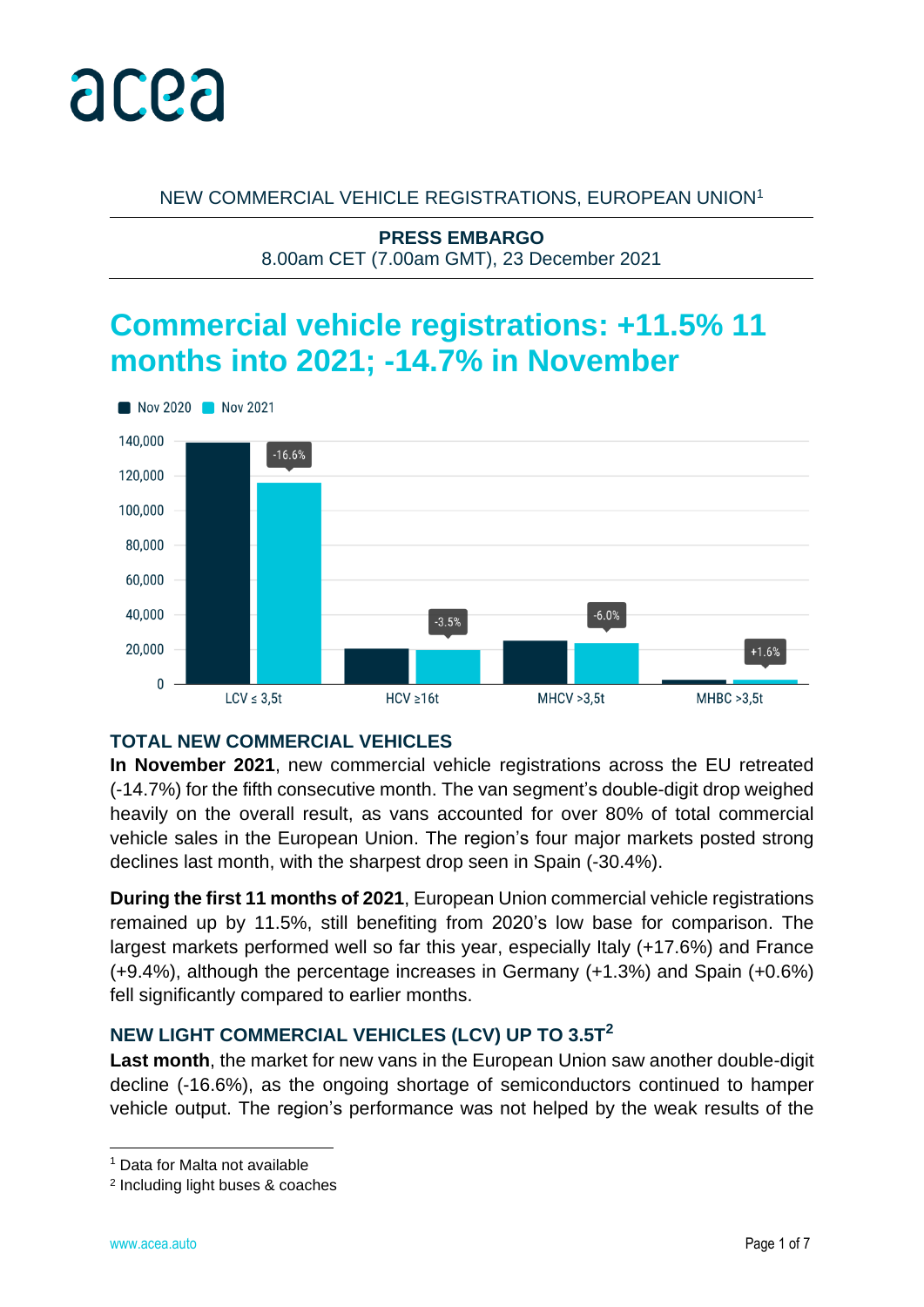

major EU markets: Spain (-33.0%), Germany (-24.7%), Italy (-16.2%) and France (-12.1%).

**From January to November, EU light commercial vehicle registrations were still up** by 10.8% at 1.4 million units, despite the weak performance of recent months. Looking at the largest markets for new vans, Italy (+17.1%) and France (+9.7%) managed to remain in positive territory, while cumulative volumes in Germany (+0.4%) and Spain (-0.4%) were more or less stable compared to 2020.

# **NEW HEAVY COMMERCIAL VEHICLES (HCV) OF 16T AND OVER<sup>3</sup>**

**In November**, heavy truck sales in the European Union declined less steeply (-3.5%) than those of vans. The Central European countries continued to provide positive support (+13.4%) to the region's performance, but this was not enough to offset the double-digit drops posted by the four major markets in Western Europe.

**So far in 2021**, 219,595 new heavy trucks were registered across the European Union, up 21.0% compared to the same period one year ago. With the exception of Greece (-3.6%) all EU markets managed to post growth over this period, including Italy (+25.5%), Spain (+13.1%), Germany (+9.8%) and France (+5.9%).

# **NEW MEDIUM AND HEAVY COMMERCIAL VEHICLES (MHCV) OVER 3.5T<sup>4</sup>**

**Last month**, EU demand for trucks contracted by 6.0%, counting 23,678 units sold. Similar to the heavy-truck segment, Western Europe's performance was worse than in November 2020: Spain (-17.5%), Germany (-14.1%), France (-13.8%) and Italy (-8.5%). By contrast, most markets in Central Europe recorded gains last month.

**Eleven months into 2021**, new truck sales in the European Union increased by 16.6% year-to-date, with 264,031 units registered in total. The low base for comparison in earlier months of the year helped the region's four largest markets to remain in positive territory so far: Italy (+22.6%), Spain (+8.6%), France (+6.1%) and Germany (+4.8%).

# **NEW MEDIUM AND HEAVY BUSES & COACHES (MHBC) OVER 3.5T**

**In November 2021**, buses were the only segment showing a slight increase (+1.6%) in new registrations. With the exception of France (-6.5%), all key EU markets made a positive contribution to last month's growth: Italy (+14.4%), Spain (+7.8%) and Germany (+5.1%).

**From January to November**, new bus and coach registrations across the EU grew by +2.3% to reach 26,101 units. The major markets posted a mixed bag of results during these first 11 months. France, which led the way in terms of volume, saw the highest percentage increase (+10.6%), followed by Italy (+8.9%). On the other hand, Spanish and German registrations slipped by 6.3% and 4.0% respectively so far this year.

<sup>3</sup> Excluding heavy buses & coaches

<sup>4</sup> Excluding medium and heavy buses & coaches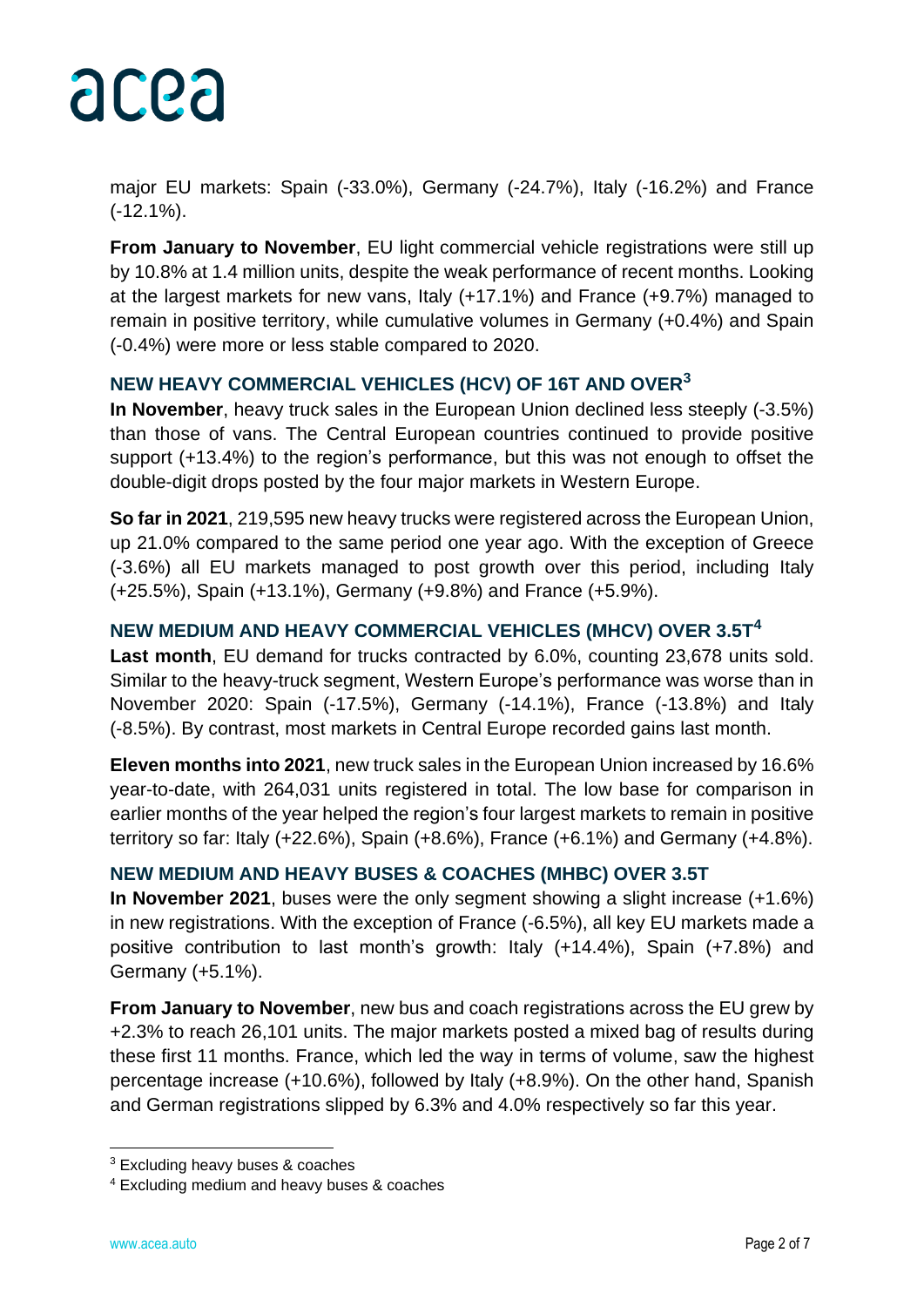# **PRESS EMBARGO FOR ALL DATA**

8.00am CET (7.00am GMT), 23 December 2021

# **LIGHT COMMERCIAL VEHICLES (LCV) UP TO 3.5T<sup>1</sup>**

EUROPEAN UNION $2 + E$ FTA + UK

|                       | <b>NOVEMBER</b> |         |          | <b>JANUARY-NOVEMBER</b> |           |          |  |
|-----------------------|-----------------|---------|----------|-------------------------|-----------|----------|--|
|                       | <b>Units</b>    |         | % change | <b>Units</b>            |           | % change |  |
|                       | 2021            | 2020    | 21/20    | 2021                    | 2020      | 21/20    |  |
| Austria               | 2,774           | 3,173   | $-12.6$  | 56,084                  | 33,659    | $+66.6$  |  |
| Belgium               | 4,811           | 5,558   | $-13.4$  | 66,869                  | 65,282    | $+2.4$   |  |
| <b>Bulgaria</b>       | 521             | 522     | $-0.2$   | 6,230                   | 4,532     | $+37.5$  |  |
| Croatia               | 417             | 760     | $-45.1$  | 7,427                   | 6,392     | $+16.2$  |  |
| Cyprus                | 187             | 147     | $+27.2$  | 1,831                   | 1,449     | $+26.4$  |  |
| Czech Republic        | 1,485           | 1,592   | $-6.7$   | 17,274                  | 15,268    | $+13.1$  |  |
| Denmark               | 2,341           | 2,878   | $-18.7$  | 28,660                  | 27,459    | $+4.4$   |  |
| Estonia               | 307             | 289     | $+6.2$   | 3,888                   | 3,098     | $+25.5$  |  |
| Finland               | 908             | 1,072   | $-15.3$  | 11,944                  | 11,502    | $+3.8$   |  |
| France                | 31,717          | 36,067  | $-12.1$  | 392,754                 | 357,989   | $+9.7$   |  |
| Germany               | 21,590          | 28,687  | $-24.7$  | 244,607                 | 243,721   | $+0.4$   |  |
| Greece                | 848             | 755     | $+12.3$  | 9,763                   | 6,264     | $+55.9$  |  |
| Hungary               | 1,670           | 2,279   | $-26.7$  | 20,769                  | 19,455    | $+6.8$   |  |
| Ireland <sup>3</sup>  | 768             | 829     | $-7.4$   | 28,428                  | 21,431    | $+32.6$  |  |
| Italy <sup>4</sup>    | 15,021          | 17,926  | $-16.2$  | 165,692                 | 141,501   | $+17.1$  |  |
| Latvia                | 241             | 205     | $+17.6$  | 2,390                   | 1,983     | $+20.5$  |  |
| Lithuania             | 260             | 197     | $+32.0$  | 3,174                   | 2,641     | $+20.2$  |  |
| Luxembourg            | 330             | 352     | $-6.3$   | 4,210                   | 4,064     | $+3.6$   |  |
| Netherlands           | 5,608           | 5,711   | $-1.8$   | 64,250                  | 56,831    | $+13.1$  |  |
| Poland                | 5,996           | 5,923   | $+1.2$   | 66,468                  | 51,724    | $+28.5$  |  |
| Portugal              | 2,637           | 2,801   | $-5.9$   | 25,509                  | 23,905    | $+6.7$   |  |
| Romania               | 1,236           | 1,240   | $-0.3$   | 14,676                  | 11,936    | $+23.0$  |  |
| Slovakia              | 644             | 713     | $-9.7$   | 7,296                   | 5,824     | $+25.3$  |  |
| Slovenia              | 901             | 726     | $+24.1$  | 8,984                   | 7,319     | $+22.7$  |  |
| Spain                 | 10,481          | 15,634  | $-33.0$  | 141,059                 | 141,561   | $-0.4$   |  |
| Sweden                | 2,420           | 3,131   | $-22.7$  | 33,449                  | 27,023    | $+23.8$  |  |
| <b>EUROPEAN UNION</b> | 116,119         | 139,167 | $-16.6$  | 1,433,685               | 1,293,813 | $+10.8$  |  |
| EUI4 <sup>5</sup>     | 102,254         | 124,574 | $-17.9$  | 1,273,278               | 1,162,192 | $+9.6$   |  |
| EUI2 <sup>6</sup>     | 13,865          | 14,593  | $-5.0$   | 160,407                 | 131,621   | $+21.9$  |  |
| Iceland               | 113             | 66      | $+71.2$  | 1,082                   | 895       | $+20.9$  |  |
| Norway                | 2,273           | 2,748   | $-17.3$  | 30,677                  | 28,517    | $+7.6$   |  |
| Switzerland           | 2,393           | 2,696   | $-11.2$  | 26,849                  | 25,254    | $+6.3$   |  |
| <b>EFTA</b>           | 4,779           | 5,510   | $-13.3$  | 58,608                  | 54,666    | $+7.2$   |  |
| United Kingdom        | 31,320          | 28,541  | $+9.7$   | 325,976                 | 265,374   | $+22.8$  |  |
| EU + EFTA + UK        | 152,218         | 173,218 | $-12.1$  | 1,818,269               | 1,613,853 | $+12.7$  |  |
| $EU14 + EFTA + UK$    | 138,353         | 158,625 | $-12.8$  | 1,657,862               | 1,482,232 | $+11.8$  |  |

SOURCE: NATIONAL AUTOMOBILE MANUFACTURERS' ASSOCIATIONS **1** Including light buses and coaches

<sup>2</sup> Data for Malta not available

 $3$  LCV ≤6t  $4$  ANFIA estimates  $<sup>5</sup>$  Member states before the 2004 enlargement</sup>

 $6$  Member states having joined the EU since 2004



This information is available on ACEA's website: **www.acea.auto**  For further information, please contact Francesca Piazza, Statistics Manager, at fp@acea.auto Page 3 of 7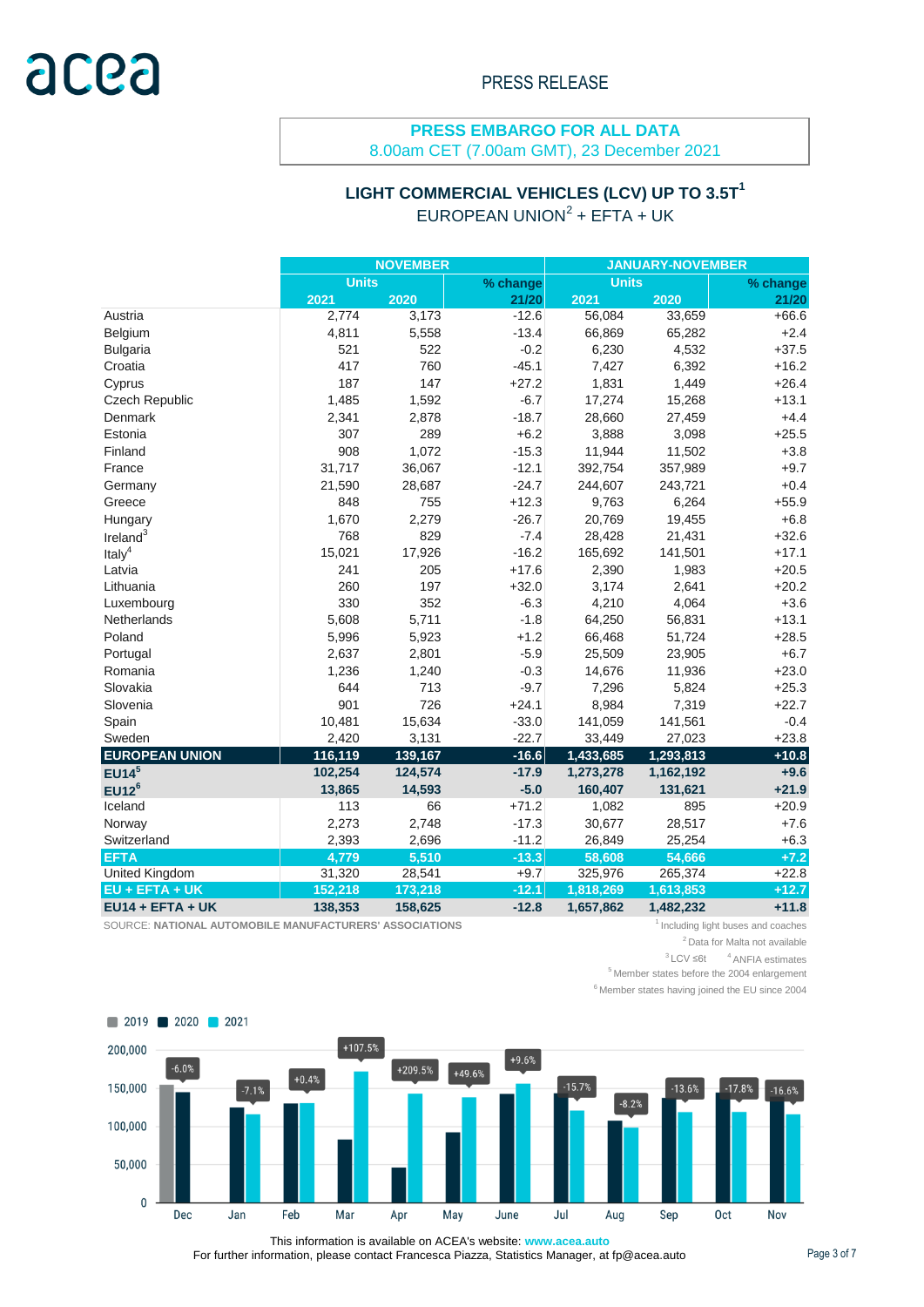# **PRESS EMBARGO FOR ALL DATA**

8.00am CET (7.00am GMT), 23 December 2021

# **HEAVY COMMERCIAL VEHICLES (HCV) OF 16T AND OVER<sup>1</sup>**

EUROPEAN UNION + EFTA + UK

|                             | <b>NOVEMBER</b> |        |          | <b>JANUARY-NOVEMBER</b> |         |          |  |
|-----------------------------|-----------------|--------|----------|-------------------------|---------|----------|--|
|                             | <b>Units</b>    |        | % change | <b>Units</b>            |         | % change |  |
|                             | 2021            | 2020   | 21/20    | 2021                    | 2020    | 21/20    |  |
| Austria                     | 405             | 423    | $-4.3$   | 6,019                   | 5,102   | $+18.0$  |  |
| Belgium                     | 582             | 555    | $+4.9$   | 6,315                   | 5,627   | $+12.2$  |  |
| <b>Bulgaria</b>             | 249             | 223    | $+11.7$  | 2,727                   | 1,902   | $+43.4$  |  |
| Croatia                     | 77              | 69     | $+11.6$  | 939                     | 633     | $+48.3$  |  |
| Cyprus                      | 1               | 1      | $+0.0$   | 40                      | 37      | $+8.1$   |  |
| Czech Republic              | 662             | 635    | $+4.3$   | 6,555                   | 5,191   | $+26.3$  |  |
| Denmark                     | 303             | 281    | $+7.8$   | 3,648                   | 3,101   | $+17.6$  |  |
| Estonia                     | 49              | 50     | $-2.0$   | 707                     | 435     | $+62.5$  |  |
| Finland                     | 205             | 195    | $+5.1$   | 2,230                   | 2,111   | $+5.6$   |  |
| France                      | 3,189           | 3,666  | $-13.0$  | 35,200                  | 33,232  | $+5.9$   |  |
| Germany                     | 4,304           | 4,865  | $-11.5$  | 50,865                  | 46,341  | $+9.8$   |  |
| Greece                      | 27              | 18     | $+50.0$  | 321                     | 333     | $-3.6$   |  |
| Hungary                     | 420             | 396    | $+6.1$   | 3,760                   | 2,723   | $+38.1$  |  |
| Ireland $2$                 | 101             | 49     | $+106.1$ | 1,860                   | 1,571   | $+18.4$  |  |
| Italy $3$                   | 1,644           | 1,821  | $-9.7$   | 18,721                  | 14,914  | $+25.5$  |  |
| Latvia                      | 85              | 85     | $+0.0$   | 1,242                   | 588     | $+111.2$ |  |
| Lithuania <sup>4</sup>      | 723             | 546    | $+32.4$  | 7,247                   | 3,835   | $+89.0$  |  |
| Luxembourg <sup>4</sup>     | 72              | 51     | $+41.2$  | 840                     | 720     | $+16.7$  |  |
| Netherlands                 | 873             | 683    | $+27.8$  | 9,788                   | 8,660   | $+13.0$  |  |
| Poland                      | 2,615           | 2,451  | $+6.7$   | 26,765                  | 16,287  | $+64.3$  |  |
| Portugal                    | 275             | 262    | $+5.0$   | 3,416                   | 2,763   | $+23.6$  |  |
| Romania                     | 442             | 286    | $+54.5$  | 4,947                   | 3,463   | $+42.9$  |  |
| Slovakia                    | 248             | 213    | $+16.4$  | 2,398                   | 1,593   | $+50.5$  |  |
| Slovenia                    | 173             | 110    | $+57.3$  | 1,663                   | 1,141   | $+45.7$  |  |
| Spain                       | 1,774           | 2,186  | $-18.8$  | 16,620                  | 14,700  | $+13.1$  |  |
| Sweden                      | 390             | 486    | $-19.8$  | 4,762                   | 4,528   | $+5.2$   |  |
| <b>EUROPEAN UNION</b>       | 19,888          | 20,606 | $-3.5$   | 219,595                 | 181,531 | $+21.0$  |  |
| <b>EU14</b>                 | 14,144          | 15,541 | $-9.0$   | 160,605                 | 143,703 | $+11.8$  |  |
| <b>EU12</b>                 | 5,744           | 5,065  | $+13.4$  | 58,990                  | 37,828  | $+55.9$  |  |
| Iceland                     | 9               | 13     | $-30.8$  | 128                     | 91      | $+40.7$  |  |
| Norway                      | 353             | 338    | $+4.4$   | 4,002                   | 3,834   | $+4.4$   |  |
| Switzerland                 | 234             | 237    | $-1.3$   | 2,817                   | 2,679   | $+5.2$   |  |
| <b>EFTA</b>                 | 596             | 588    | $+1.4$   | 6,947                   | 6,604   | $+5.2$   |  |
| United Kingdom <sup>4</sup> | 3,194           | 3,520  | $-9.3$   | 28,546                  | 25,403  | $+12.4$  |  |
| EU + EFTA + UK              | 23,678          | 24,714 | $-4.2$   | 255,088                 | 213,538 | $+19.5$  |  |
| $EU14 + EFTA + UK$          | 17,934          | 19,649 | $-8.7$   | 196,098                 | 175,710 | $+11.6$  |  |

SOURCE: NATIONAL AUTOMOBILE MANUFACTURERS' ASSOCIATIONS **1** Excluding heavy buses and coaches

 $2$  HCV ≥17t

<sup>3</sup>ANFIA estimates based on vehicle registration certificates

issued by the Italian Ministry of Transport

<sup>4</sup> Estimates



This information is available on ACEA's website: **www.acea.auto**  For further information, please contact Francesca Piazza, Statistics Manager, at fp@acea.auto Page 4 of 7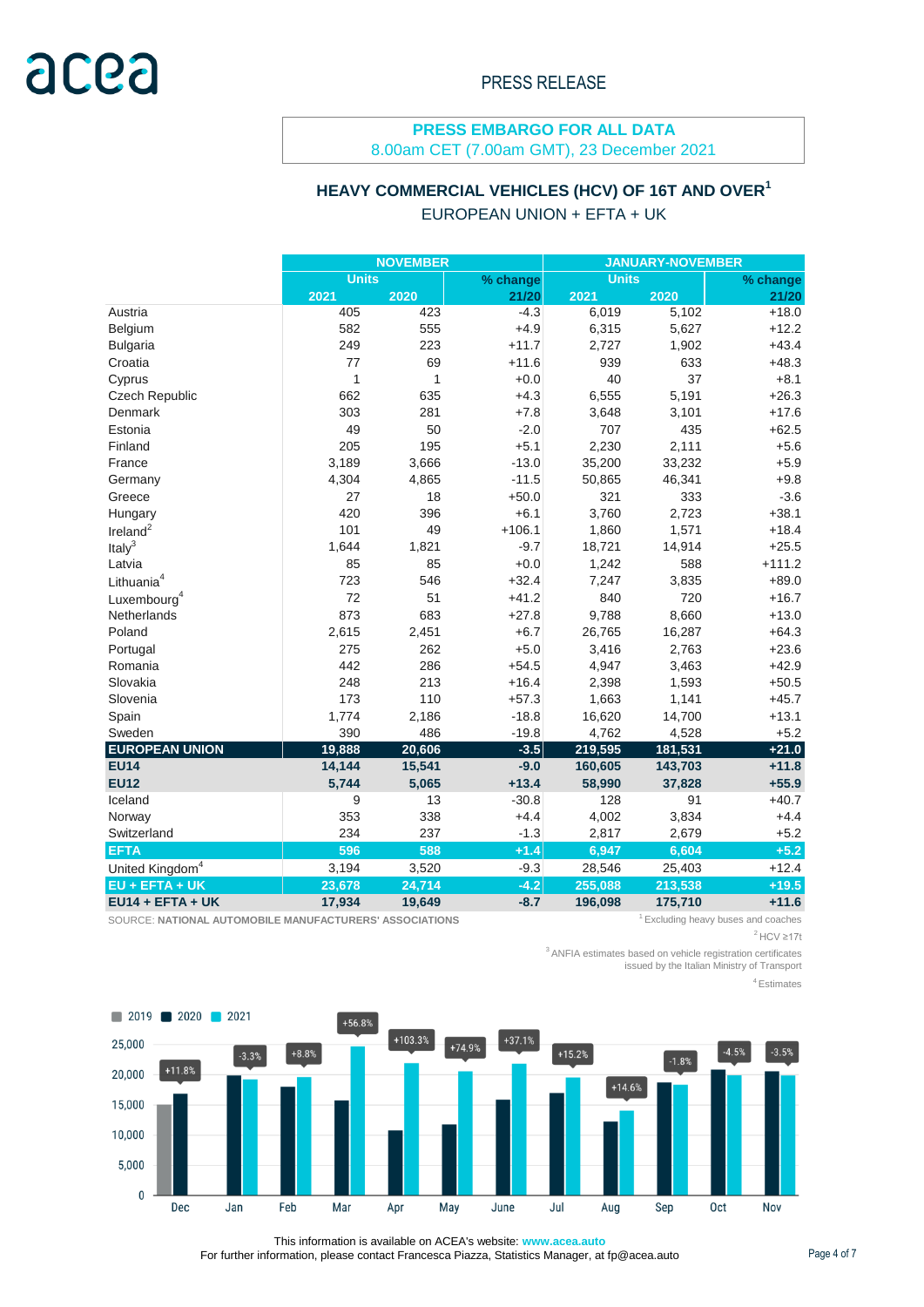### **PRESS EMBARGO FOR ALL DATA** 8.00am CET (7.00am GMT), 23 December 2021

### **MEDIUM AND HEAVY COMMERCIAL VEHICLES (MHCV) OVER 3.5T<sup>1</sup>** EUROPEAN UNION + EFTA + UK

|                             | <b>NOVEMBER</b> |        |          | <b>JANUARY-NOVEMBER</b> |         |          |  |
|-----------------------------|-----------------|--------|----------|-------------------------|---------|----------|--|
|                             | <b>Units</b>    |        | % change | <b>Units</b>            |         | % change |  |
|                             | 2021            | 2020   | 21/20    | 2021                    | 2020    | 21/20    |  |
| Austria                     | 428             | 441    | $-2.9$   | 6,196                   | 5,291   | $+17.1$  |  |
| Belgium                     | 674             | 669    | $+0.7$   | 7,569                   | 6,894   | $+9.8$   |  |
| <b>Bulgaria</b>             | 277             | 226    | $+22.6$  | 2,847                   | 1,973   | $+44.3$  |  |
| Croatia                     | 102             | 81     | $+25.9$  | 1,186                   | 809     | $+46.6$  |  |
| Cyprus                      | 6               | 3      | $+100.0$ | 77                      | 93      | $-17.2$  |  |
| Czech Republic              | 741             | 762    | $-2.8$   | 7,638                   | 6,458   | $+18.3$  |  |
| Denmark                     | 350             | 334    | $+4.8$   | 4,058                   | 3,486   | $+16.4$  |  |
| Estonia                     | 53              | 57     | $-7.0$   | 753                     | 481     | $+56.5$  |  |
| Finland                     | 275             | 294    | $-6.5$   | 3,265                   | 3,114   | $+4.8$   |  |
| France                      | 3,661           | 4,249  | $-13.8$  | 40,958                  | 38,617  | $+6.1$   |  |
| Germany                     | 6,151           | 7,162  | $-14.1$  | 72,094                  | 68,769  | $+4.8$   |  |
| Greece                      | 36              | 25     | $+44.0$  | 496                     | 536     | $-7.5$   |  |
| Hungary                     | 437             | 430    | $+1.6$   | 4,106                   | 3,010   | $+36.4$  |  |
| Ireland                     | 122             | 77     | $+58.4$  | 2,244                   | 1,914   | $+17.2$  |  |
| Ital $v^2$                  | 1,972           | 2,155  | $-8.5$   | 22,489                  | 18,343  | $+22.6$  |  |
| Latvia                      | 89              | 90     | $-1.1$   | 1,328                   | 641     | $+107.2$ |  |
| Lithuania <sup>3</sup>      | 727             | 549    | $+32.4$  | 7,333                   | 3,912   | $+87.4$  |  |
| Luxembourg                  | 77              | 64     | $+20.3$  | 974                     | 911     | $+6.9$   |  |
| Netherlands                 | 977             | 794    | $+23.0$  | 11,105                  | 9,977   | $+11.3$  |  |
| Poland                      | 2,831           | 2,755  | $+2.8$   | 29,007                  | 18,364  | $+58.0$  |  |
| Portugal                    | 312             | 322    | $-3.1$   | 3,934                   | 3,249   | $+21.1$  |  |
| Romania                     | 458             | 294    | $+55.8$  | 5,305                   | 3,685   | $+44.0$  |  |
| Slovakia                    | 260             | 234    | $+11.1$  | 2,661                   | 1,816   | $+46.5$  |  |
| Slovenia                    | 184             | 117    | $+57.3$  | 1,798                   | 1,256   | $+43.2$  |  |
| Spain                       | 2,038           | 2,470  | $-17.5$  | 19,296                  | 17,771  | $+8.6$   |  |
| Sweden                      | 440             | 540    | $-18.5$  | 5,314                   | 5,005   | $+6.2$   |  |
| <b>EUROPEAN UNION</b>       | 23,678          | 25,194 | $-6.0$   | 264,031                 | 226,375 | $+16.6$  |  |
| <b>EU14</b>                 | 17,513          | 19,596 | $-10.6$  | 199,992                 | 183,877 | $+8.8$   |  |
| <b>EU12</b>                 | 6,165           | 5,598  | $+10.1$  | 64,039                  | 42,498  | $+50.7$  |  |
| Iceland                     | 23              | 19     | $+21.1$  | 254                     | 186     | $+36.6$  |  |
| Norway                      | 432             | 438    | $-1.4$   | 5,708                   | 5,672   | $+0.6$   |  |
| Switzerland                 | 285             | 292    | $-2.4$   | 3,336                   | 3,314   | $+0.7$   |  |
| <b>EFTA</b>                 | 740             | 749    | $-1.2$   | 9,298                   | 9,172   | $+1.4$   |  |
| United Kingdom <sup>3</sup> | 4,081           | 4,813  | $-15.2$  | 39,024                  | 36,000  | $+8.4$   |  |
| EU + EFTA + UK              | 28,499          | 30,756 | $-7.3$   | 312,353                 | 271,547 | $+15.0$  |  |
| $EU14 + EFTA + UK$          | 22,334          | 25,158 | $-11.2$  | 248,314                 | 229,049 | $+8.4$   |  |

SOURCE: NATIONAL AUTOMOBILE MANUFACTURERS' ASSOCIATIONS **1** Excluding buses and coaches over 3.5t

<sup>2</sup> ANFIA estimates based on vehicle registration certificates issued by the Italian Ministry of Transport

<sup>3</sup> Estimates



This information is available on ACEA's website: **www.acea.auto**  For further information, please contact Francesca Piazza, Statistics Manager, at fp@acea.auto Page 5 of 7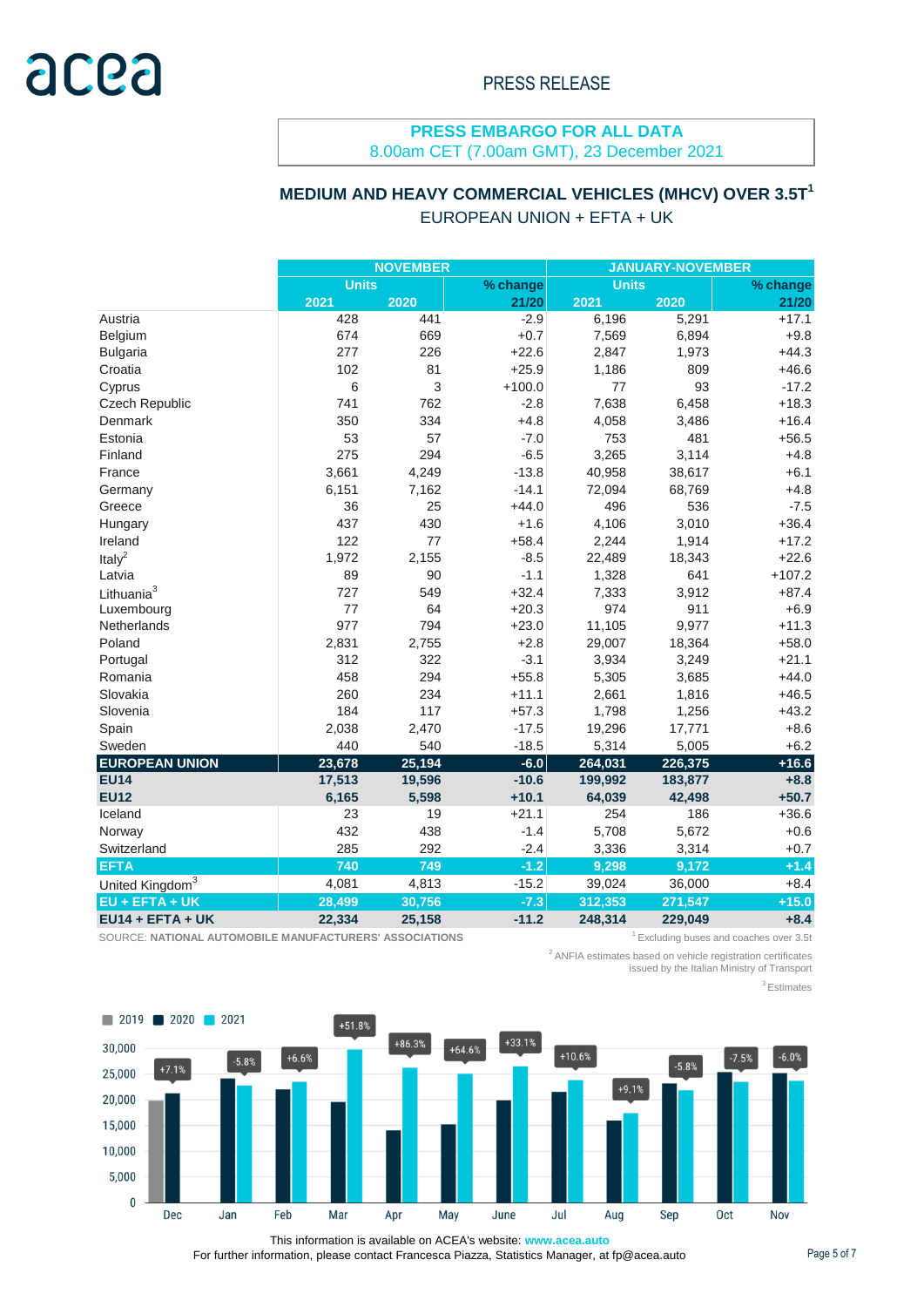#### **PRESS EMBARGO FOR ALL DATA** 8.00am CET (7.00am GMT), 23 December 2021

### **MEDIUM AND HEAVY BUSES & COACHES (MHBC) OVER 3.5T**

### EUROPEAN UNION + EFTA + UK

|                             | <b>NOVEMBER</b>          |                |              | <b>JANUARY-NOVEMBER</b> |          |          |
|-----------------------------|--------------------------|----------------|--------------|-------------------------|----------|----------|
|                             | <b>Units</b><br>% change |                | <b>Units</b> |                         | % change |          |
|                             | 2021                     | 2020           | 21/20        | 2021                    | 2020     | 21/20    |
| Austria                     | 94                       | 119            | $-21.0$      | 785                     | 764      | $+2.7$   |
| Belgium                     | 35                       | 30             | $+16.7$      | 911                     | 731      | $+24.6$  |
| <b>Bulgaria</b>             | 22                       | 17             | $+29.4$      | 173                     | 174      | $-0.6$   |
| Croatia                     | $\mathbf 0$              | $\mathbf 0$    |              | 118                     | 103      | $+14.6$  |
| Cyprus                      | $\mathbf 0$              | 11             | $-100.0$     | 18                      | 244      | $-92.6$  |
| Czech Republic              | 37                       | 105            | $-64.8$      | 868                     | 1,154    | $-24.8$  |
| Denmark                     | 107                      | 7              | $+1,428.6$   | 541                     | 259      | $+108.9$ |
| Estonia                     | 22                       | 14             | $+57.1$      | 235                     | 222      | $+5.9$   |
| Finland                     | 10                       | 8              | $+25.0$      | 355                     | 260      | $+36.5$  |
| France                      | 492                      | 526            | $-6.5$       | 6,044                   | 5,463    | $+10.6$  |
| Germany                     | 758                      | 721            | $+5.1$       | 5,350                   | 5,572    | $-4.0$   |
| Greece                      | 33                       | 19             | $+73.7$      | 385                     | 281      | $+37.0$  |
| Hungary                     | 33                       | 42             | $-21.4$      | 894                     | 580      | $+54.1$  |
| Ireland                     | 67                       | 4              | $+1,575.0$   | 417                     | 123      | $+239.0$ |
| Italy <sup>1</sup>          | 334                      | 292            | $+14.4$      | 3,125                   | 2,870    | $+8.9$   |
| Latvia                      | 1                        | 11             | $-90.9$      | 207                     | 64       | $+223.4$ |
| Lithuania <sup>2</sup>      | 10                       | 35             | $-71.4$      | 129                     | 262      | $-50.8$  |
| Luxembourg                  | $\,6$                    | 12             | $-50.0$      | 157                     | 199      | $-21.1$  |
| Netherlands                 | 6                        | 12             | $-50.0$      | 323                     | 387      | $-16.5$  |
| Poland                      | 88                       | 168            | $-47.6$      | 1,215                   | 1,343    | $-9.5$   |
| Portugal                    | 58                       | 20             | $+190.0$     | 472                     | 383      | $+23.2$  |
| Romania                     | 60                       | 75             | $-20.0$      | 654                     | 749      | $-12.7$  |
| Slovakia                    | 105                      | 4              | $+2,525.0$   | 338                     | 239      | $+41.4$  |
| Slovenia                    | 27                       | 9              | $+200.0$     | 93                      | 59       | $+57.6$  |
| Spain                       | 236                      | 219            | $+7.8$       | 1,704                   | 1,818    | $-6.3$   |
| Sweden                      | 42                       | 160            | $-73.8$      | 590                     | 1,222    | $-51.7$  |
| <b>EUROPEAN UNION</b>       | 2,683                    | 2,640          | $+1.6$       | 26,101                  | 25,525   | $+2.3$   |
| <b>EU14</b>                 | 2,278                    | 2,149          | $+6.0$       | 21,159                  | 20,332   | $+4.1$   |
| <b>EU12</b>                 | 405                      | 491            | $-17.5$      | 4,942                   | 5,193    | $-4.8$   |
| Iceland                     | 5                        | $\overline{c}$ | $+150.0$     | 29                      | 15       | $+93.3$  |
| Norway                      | 30                       | 70             | $-57.1$      | 1,054                   | 1,213    | $-13.1$  |
| Switzerland                 | 103                      | 114            | $-9.6$       | 565                     | 506      | $+11.7$  |
| <b>EFTA</b>                 | 138                      | 186            | $-25.8$      | 1,648                   | 1,734    | $-5.0$   |
| United Kingdom <sup>2</sup> | 317                      | 375            | $-15.5$      | 3,706                   | 4,345    | $-14.7$  |
| EU + EFTA + UK              | 3,138                    | 3,201          | $-2.0$       | 31,455                  | 31,604   | $-0.5$   |
| EU14 + EFTA + UK            | 2,733                    | 2,710          | $+0.8$       | 26,513                  | 26,411   | $+0.4$   |

SOURCE: **NATIONAL AUTOMOBILE MANUFACTURERS' ASSOCIATIONS** 

<sup>1</sup> ANFIA estimates based on vehicle registration certificates issued by the Italian Ministry of Transport

<sup>2</sup> Estimates



This information is available on ACEA's website: **www.acea.auto**  For further information, please contact Francesca Piazza, Statistics Manager, at fp@acea.auto Page 6 of 7